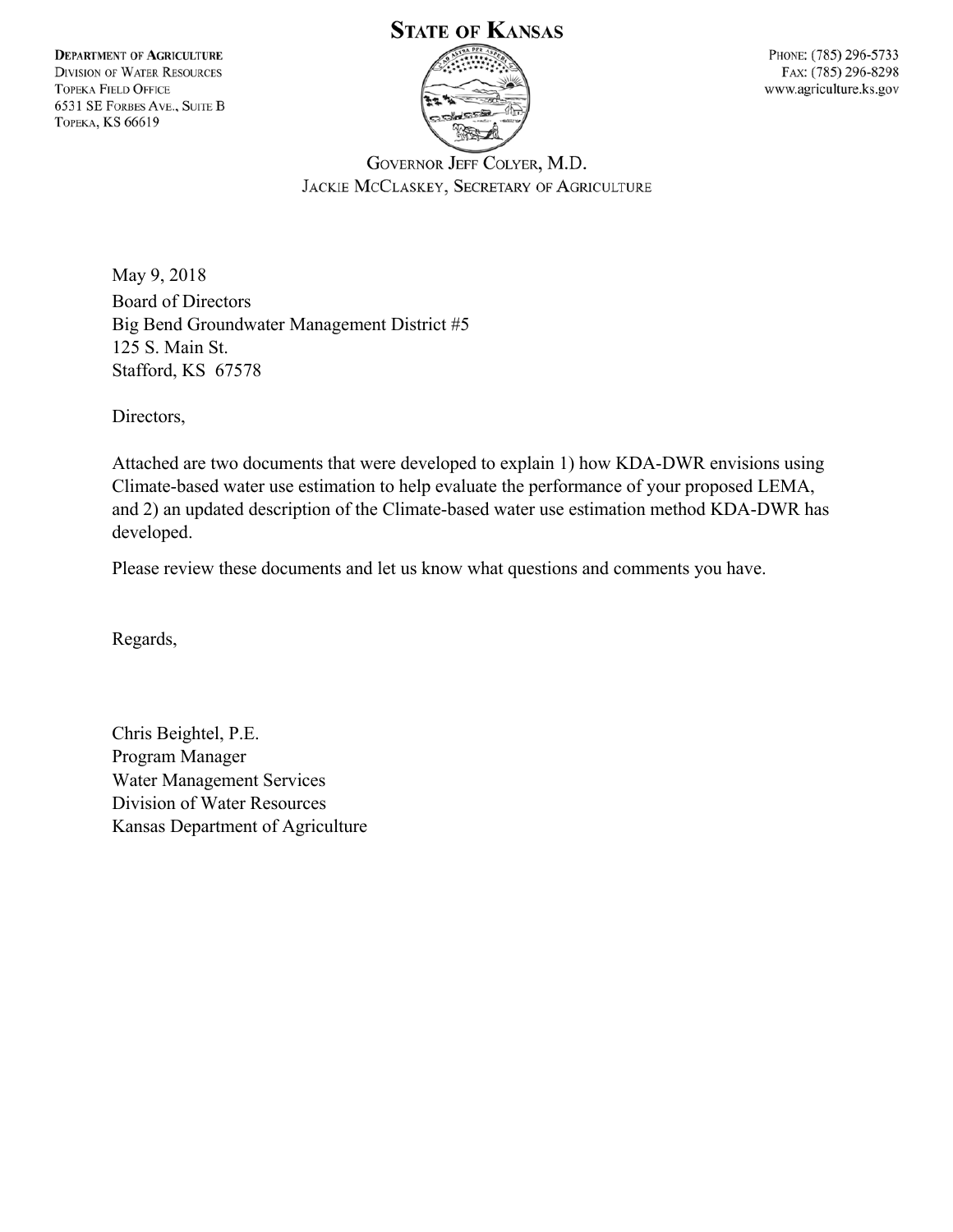### **Using climate-based water use estimation to evaluate the performance of efforts to reduce water use in the proposed GMD5 LEMA area 2020-2024**

David Barfield, Chris Beightel. KDA-DWR, May 9, 2018.

To reach the goal of halving the rate of increase in pumping depletions to Rattlesnake Creek streamflow ("Depletions") the LEMA management plan will set an allowable level of groundwater withdrawals in the region where pumping impacts the stream, one allowable level for the LEMA area and another for Zone D.

The allowable levels of pumping were derived by Balleau Groundwater Inc., on behalf of the district by determining the level of pumping reductions from the modeled baseline future, in Zone  $D<sup>1</sup>$  needed to halve the rate of increase in depletions when combined with a reduction of 19,000 AF within the LEMA boundary. Table 1 below summarizes these determinations:

| Table 1. Reductions required to halve the rate of increase of depletions to Rattlesnake Creek streamflow |  |  |
|----------------------------------------------------------------------------------------------------------|--|--|
|                                                                                                          |  |  |

|                       | Average         | Reduction to halve | Average        |            |
|-----------------------|-----------------|--------------------|----------------|------------|
|                       | pumping in      | the rate of        | Allowable      | Gross      |
|                       | baseline future | depletion          | future pumping | Percentage |
| Area                  | (AF/year)       | (AF/year)          | (AF/year)      | Reduction  |
| LEMA (inc. Zone $D$ ) | 230,000         | 23,000             | 207,000        | 10.00%     |
| Zone D                | 30,000          | 4,000              | 26,000         | 13.33%     |

Subtracting the reduction from the baseline average pumping gives the average allowable future pumping of groundwater in the LEMA ("Total LEMA Volume") and Zone D ("Total Zone D Volume") over 2020-2029.

Dividing the reductions by average pumping gives the Gross Percentage Reduction needed to halve the rate of increase of Depletions over 2020-2029.

GMD5 has requested that, as part of evaluating whether the actions taken by district water users year-to-year are on track after five years to meet the longer-term goals, allowable withdrawals be adjusted to recognize yearly climate variations. For instance, if the first five-year evaluation period is drier than the baseline average period, there should be a way to allow water users to use relatively more water than they would in a wet period while still working towards the longerterm water reduction goal.

To facilitate this, the Method relates irrigation pumping to precipitation and crop demand (measured as evapotranspiration ("ET")) with high confidence using 2000-2016 data. See Perkins S, Barfield D, Beightel C, Engelhaupt D, Lanterman L, and Pugh G. 2018. An improved water use estimator applied to GMD5 and subareas, 2000-2016 climate and procedures: a regression relationship of groundwater irrigation water use to precipitation and ET. The resulting relationship for this period is the "baseline behavior"- what irrigators have been doing. Water

  $1$  Zone D refers to the area evaluated by the model to have a 40% or greater pumping impact to Rattlesnake Creek streamflow over ten years of pumping. That is, for every 100 acre-feet pumped in this area, 40 acre-feet or more eventually comes from streamflow.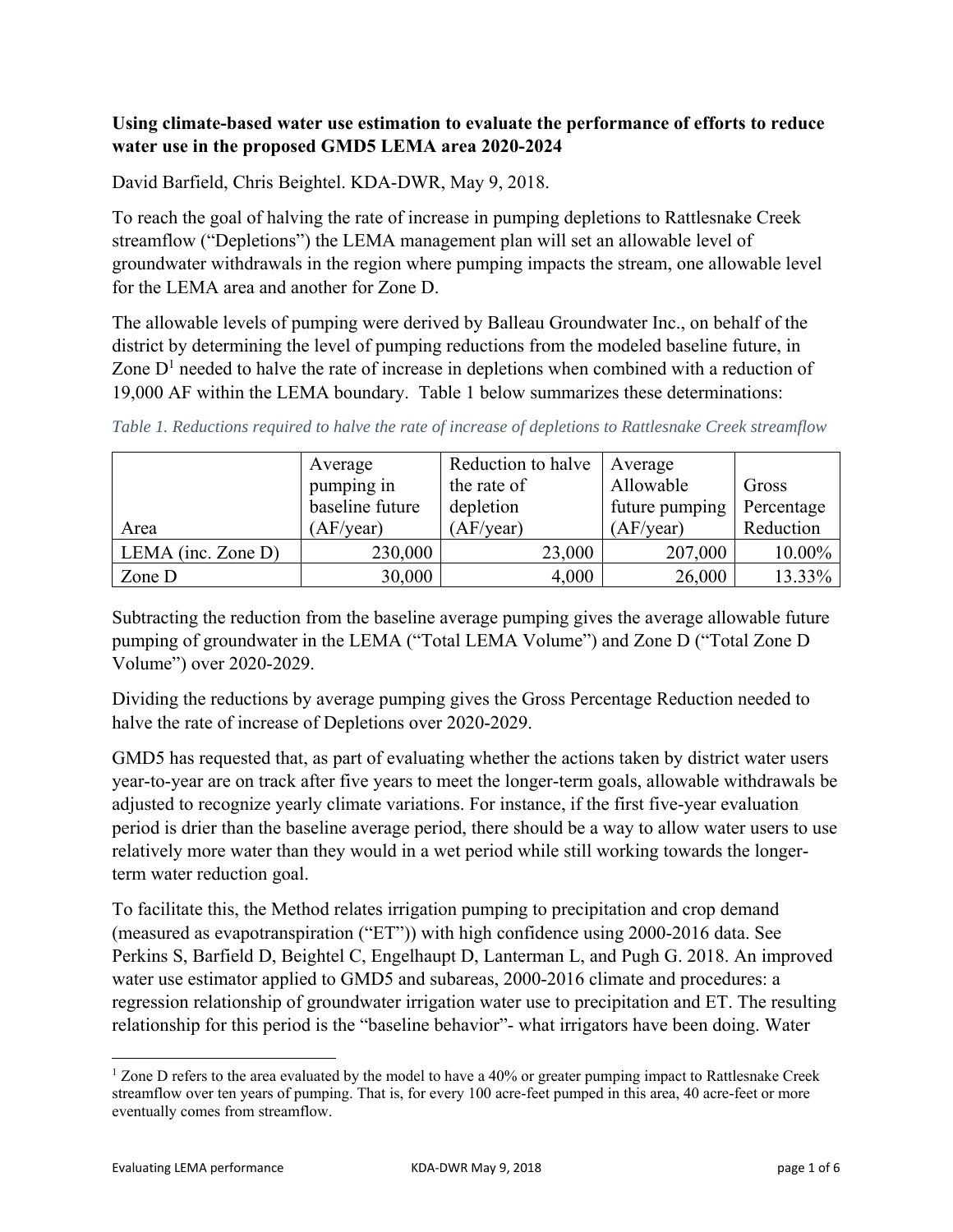savings over 2020-2024 will then be determined as a change from the baseline behavior, i.e. given similar precipitation patterns and crop demand the Method will show the extent to which the basin's irrigators, via end gun removal and other means, have changed their behavior to reduce water use.

The Total LEMA Volume and Total Zone D Volume over 2020-2029 will be defined in the LEMA management plan and will not be changed by applying the Method. However, the Method would be used to determine whether the basin is on track by evaluating the 5-year period 2020-2024.

To demonstrate how the Method can be used to identify changes to pumping behavior under newly implemented corrective controls, consider the case of the SD-6 LEMA in GMD4 where KDA-DWR applied the Method to identify the baseline behavior over 2000-2012, then used it to compare the water use estimated using the Method ("Climate-based Estimated Use") with the actual reported water use over 2013-2016 when the SD-6 LEMA's controls were in place. Figure 1 below shows that, even when adjusted for climate, using crop demand (ET) and precipitation, water users in SD-6 used significantly less water than their previous behavior would have predicted. For 2013-2016, the area reduced their use 33% compared to the pre-LEMA behavior, well exceeding the LEMA's 20% reduction goal.



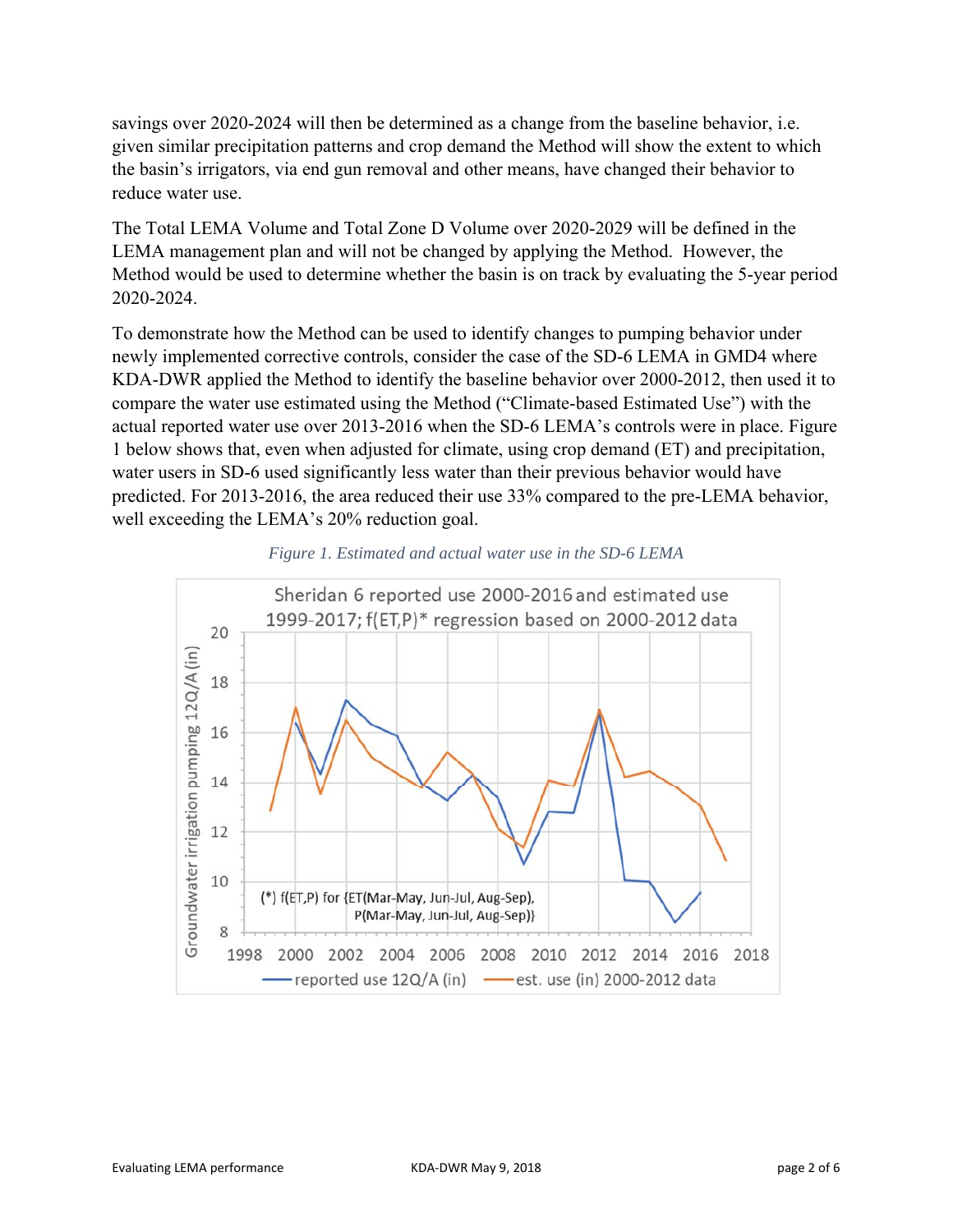### **How the Method would be applied to the Rattlesnake Creek LEMA-wide test**

Beginning in 2021, each LEMA WR owner will be responsible for submitting their water use report to KDA-DWR by January 31 for the previous year's water use. KDA-DWR recommends that water users use online water use reporting to increase efficiency and reduce errors.

Also beginning in 2021, by February 22, KDA-DWR will compile water use within the LEMA and Zone D and will compare it to the water use estimated by the Method and with annual use expectations to stay within the Total LEMA Volume. In any given year, water use across the LEMA should be approximately the volume of pumping estimated using the Method, minus the Gross Percentage Reduction

Example:

If in 2020, the Climate-based Estimated Use based on recent acres and climate factors is 230,000 acre-feet across the LEMA, and

If the Gross Percentage Reduction is 10% (meaning allowable pumping is 90% of the modeled baseline average),

Then to be on target, LEMA water use would have to use approximately 230,000 –  $23,000 = 207,000$  acre-feet for the year. Consider the examples in the table below comparing Climate-based Estimated Use to actual use.

If, in 2025, the actual total water use over the LEMA 2020-2024 is found to be less than or equal to 90% of the Climate-based Estimated Use over the LEMA 2020-2024 is then the LEMA will be considered "on track."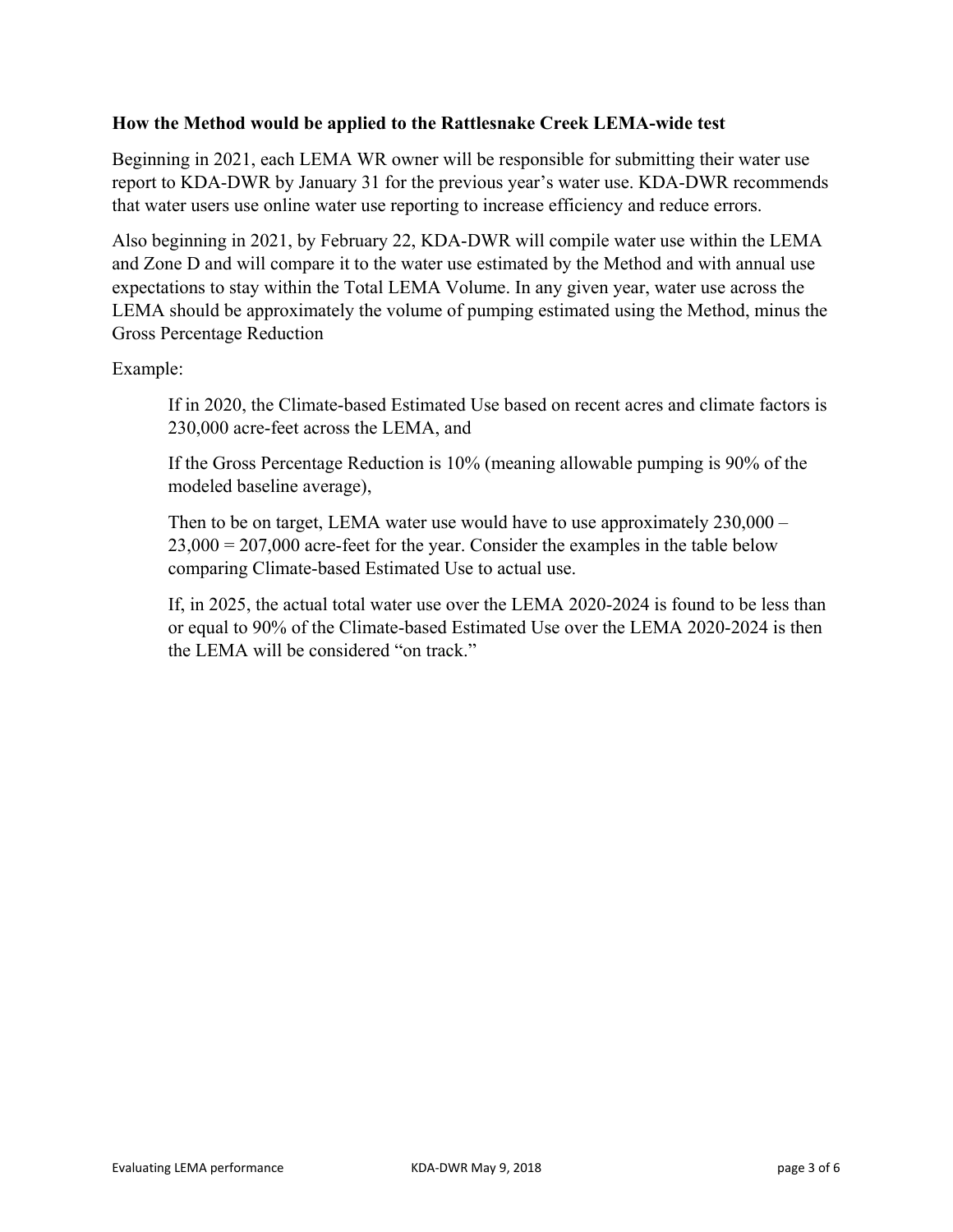| Year   | Estimated<br>Use | Climate-Based<br><b>Estimated Use</b><br>- Gross<br>Percentage<br>Reduction<br>(10%) | Climate-based<br><b>Estimated Use</b><br>- Gross<br>Percentage<br>Reduction<br>$(10\%)$<br>(cumulative) | Actual<br>water use | Water<br>use on<br>$track +$<br>over $\overline{\phantom{a}}$<br>under | Percentage |
|--------|------------------|--------------------------------------------------------------------------------------|---------------------------------------------------------------------------------------------------------|---------------------|------------------------------------------------------------------------|------------|
|        |                  |                                                                                      | Example of water use "on track"                                                                         |                     |                                                                        |            |
| 2020   | 233,335          | 210,002                                                                              | 210,002                                                                                                 | 210,002             | $\theta$                                                               | 90.0%      |
| 2021   | 225,626          | 203,063                                                                              | 413,065                                                                                                 | 196,295             | 6,769                                                                  | 87.0%      |
| 2022   | 219,211          | 197,290                                                                              | 610,355                                                                                                 | 195,098             | 2,192                                                                  | 89.0%      |
| 2023   | 244,144          | 219,730                                                                              | 830,084                                                                                                 | 224,612             | $-4,883$                                                               | 92.0%      |
| 2024   | 217,357          | 195,621                                                                              | 1,025,706                                                                                               | 189,101             | 6,521                                                                  | 87.0%      |
| Totals | 1,139,673        | 1,025,706                                                                            |                                                                                                         | 1,015,107           |                                                                        | 89.1%      |
|        |                  |                                                                                      |                                                                                                         |                     |                                                                        |            |
|        |                  |                                                                                      | <b>Example of water use NOT "on track"</b>                                                              |                     |                                                                        |            |
| 2020   | 233,335          | 210,002                                                                              | 210,002                                                                                                 | 214,668             | $-4,667$                                                               | 92.0%      |
| 2021   | 225,626          | 203,063                                                                              | 413,065                                                                                                 | 209,832             | $-6,769$                                                               | 93.0%      |
| 2022   | 219,211          | 197,290                                                                              | 610,355                                                                                                 | 197,290             | $\overline{0}$                                                         | 90.0%      |
| 2023   | 244,144          | 219,730                                                                              | 830,084                                                                                                 | 214,847             | 4,883                                                                  | 88.0%      |
| 2024   | 217,357          | 195,621                                                                              | 1,025,706                                                                                               | 202,142             | $-6,521$                                                               | 93.0%      |
| Totals | 1,139,673        |                                                                                      |                                                                                                         | 1,039,382           |                                                                        | 91.2%      |

*Table 2. Example of tracking performance of the Rattlesnake Creek LEMA over 2020-2024*

### *Report cards for individual water users*

Each water right subject to the LEMA control provisions ("LEMA WR") will be provided with a water use target<sup>2</sup> for 2020-2029. The sum of all water use targets will be equal to the Total LEMA Volume.

Each year, KDA-DWR will prepare for each group of water rights a report card comparing reported use with its water use targets adjusted for climate ("Report Card"). While the sum of these water use targets will equal the water use allowed for the entire LEMA, the reductions required for individual water rights will be different than the Gross Percentage Reduction factor for the entire LEMA. For example, a senior LEMA WR farther from the stream may receive an allocation that translates to a 5% reduction from its long-term average use, while a junior right closer to the stream may be allocated a 17% reduction from its average use.

 <sup>2</sup> The water use target will consider the relative priority of the water right and its impact to Rattlesnake Creek streamflow. The target will not be enforced for 2020-2024, but rather will serve as a guide to help water users plan their operations and evaluate their progress towards meeting the long-term water reduction goals of the LEMA.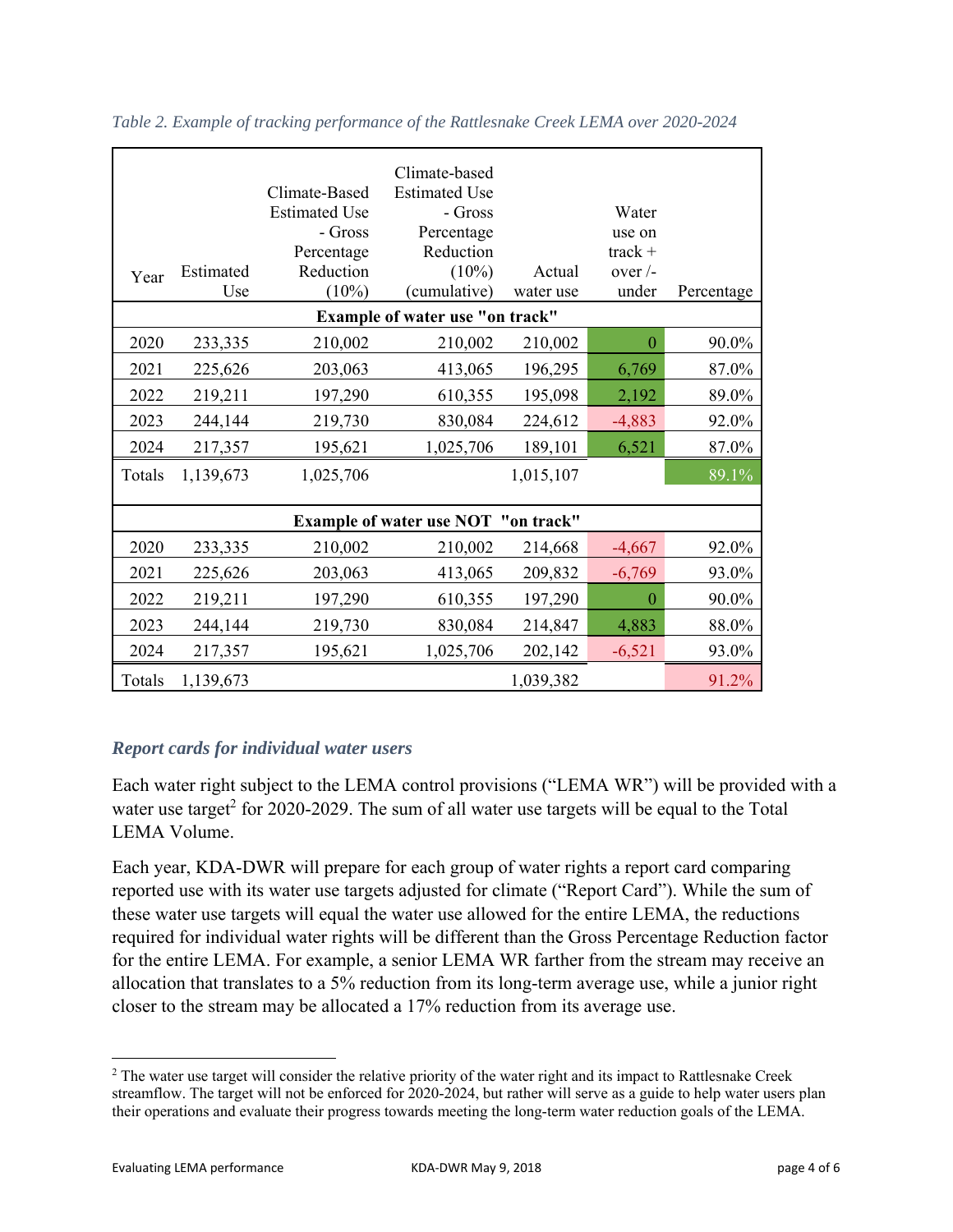The individual water right Report Card will contrast the year's use versus its annualized target, adjusted for climate.

Examples:

Given: The modeled average use in the LEMA is 230,000 acre-feet. Then,

Climate Adjustment Factor = LEMA Climate based Estimated Use 230,000

Ex 1:

If the Climate-based Estimated Use in the LEMA in 2020 is 219,000 acre-feet, then the Climate Adjustment Factor is  $219,000/230,000 = 0.952$  (95.2%) indicating a lower irrigation demand year.

If the example water right has a five-year water use target of 750 acre-feet, or 150 acre-feet per year on average, then the report card will say that, to be on target for the long-term water use goals, the water right should have used approximately 95.2% of one year's worth of its water use target;  $150 X .952 = 142.8$  acre-feet.

## Ex  $2$ :

If the Climate-based Estimated Use in the LEMA in 2021 is 244,144 acre-feet. 244,144 /  $230,000 = 106\%$  indicating a drier, higher irrigation demand year.

The same water right described above would be expected to use  $150 \text{ X}$  1.06 = 159.2 acrefeet.

Note in the example in Table 3 below, the average Climate-based Estimated Use 227,268 acrefeet over the LEMA 2020-2024 is slightly less than modeled average of 230,000 acre-feet, so following the report card guidance results in using less than the five-year water use target. But this also puts this water user and all the LEMA water users in a better position to stay within the Total LEMA Volume if 2025-2029 is drier and crop demands increase.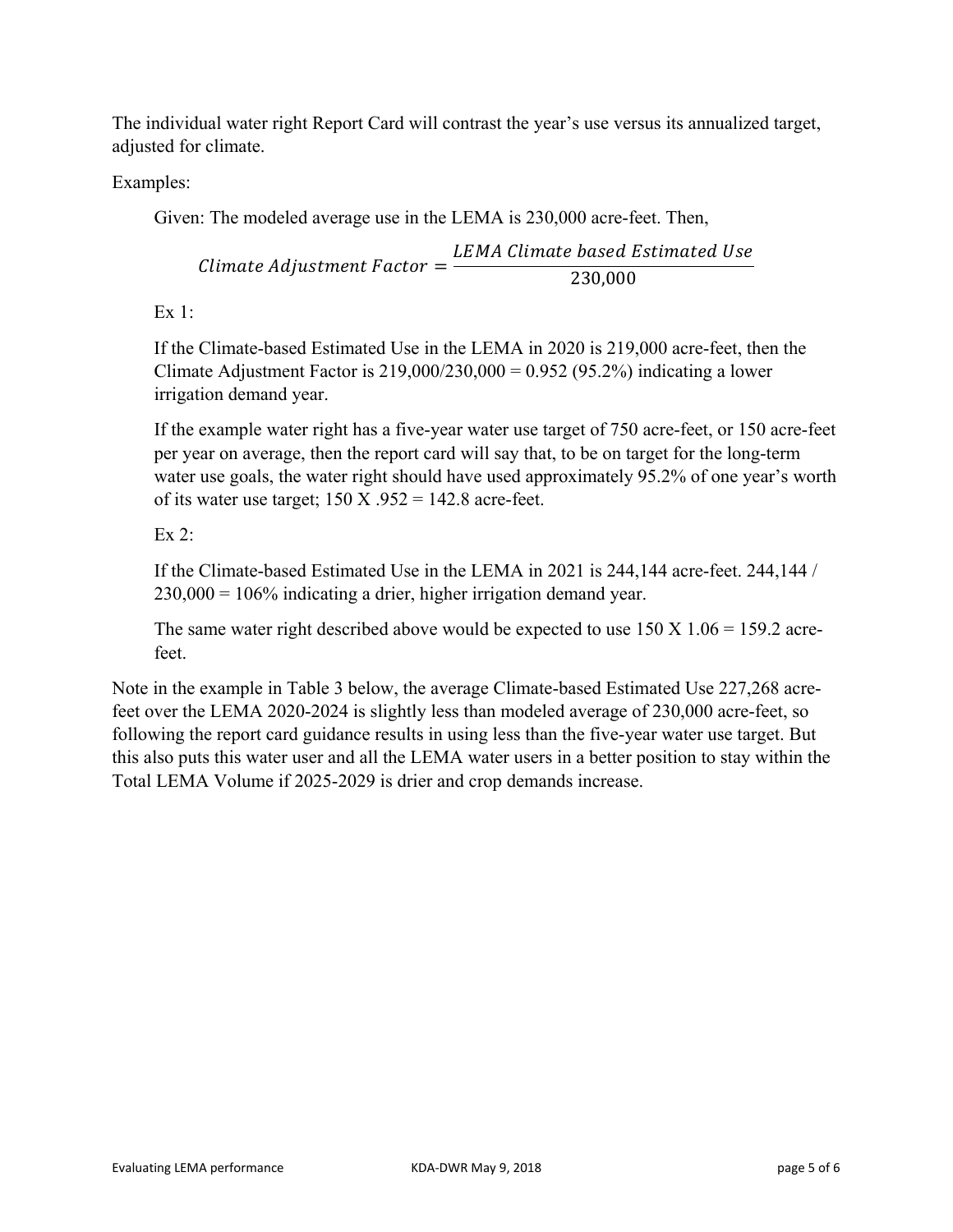| Year | LEMA<br>Climate-<br>based<br>Estimated<br>Use | Climate<br>Adjustment<br>Factor (Climate-<br>based Estimated<br>Use / modeled<br>avg. use<br>230,000) | One-year's<br>worth of five-<br>year allocation<br>$(150 AF)$ times<br>Climate<br>Adjustment<br>Factor | Actual<br>water<br>use | Actual<br>water use<br>(cumulative) | Water<br>target<br>over/under |
|------|-----------------------------------------------|-------------------------------------------------------------------------------------------------------|--------------------------------------------------------------------------------------------------------|------------------------|-------------------------------------|-------------------------------|
|      |                                               |                                                                                                       | Example of water use "on target"                                                                       |                        |                                     |                               |
| 2020 | 230,000                                       | 1.00                                                                                                  | 150.0                                                                                                  | 149                    | 149                                 |                               |
| 2021 | 225,626                                       | 0.98                                                                                                  | 147.1                                                                                                  | 147                    | 296                                 | $\mathbf{0}$                  |
| 2022 | 219,211                                       | 0.95                                                                                                  | 143.0                                                                                                  | 144                    | 440                                 | $-1$                          |
| 2023 | 244,144                                       | 1.06                                                                                                  | 159.2                                                                                                  | 156                    | 596                                 | $\overline{3}$                |
| 2024 | 217,357                                       | 0.95                                                                                                  | 141.8                                                                                                  | 142                    | 738                                 | $\boldsymbol{0}$              |
| Avg. | 227,268                                       |                                                                                                       |                                                                                                        |                        |                                     |                               |
|      |                                               |                                                                                                       | <b>Example of water use NOT "on target"</b>                                                            |                        |                                     |                               |
| 2020 | 230,000                                       | 1.00                                                                                                  | 150.0                                                                                                  | 155                    | 155                                 | $-5$                          |
| 2021 | 225,626                                       | 0.98                                                                                                  | 147.1                                                                                                  | 153                    | 308                                 | $-6$                          |
| 2022 | 219,211                                       | 0.95                                                                                                  | 143.0                                                                                                  | 148                    | 456                                 | $-5$                          |
| 2023 | 244,144                                       | 1.06                                                                                                  | 159.2                                                                                                  | 160                    | 616                                 | $-1$                          |
| 2024 | 217,357                                       | 0.95                                                                                                  | 141.8                                                                                                  | 152                    | 768                                 | $-10$                         |
| Avg. | 227,268                                       |                                                                                                       |                                                                                                        |                        |                                     |                               |

*Table 3. Example of tracking performance of an individual LEMA water right over 2020-2024*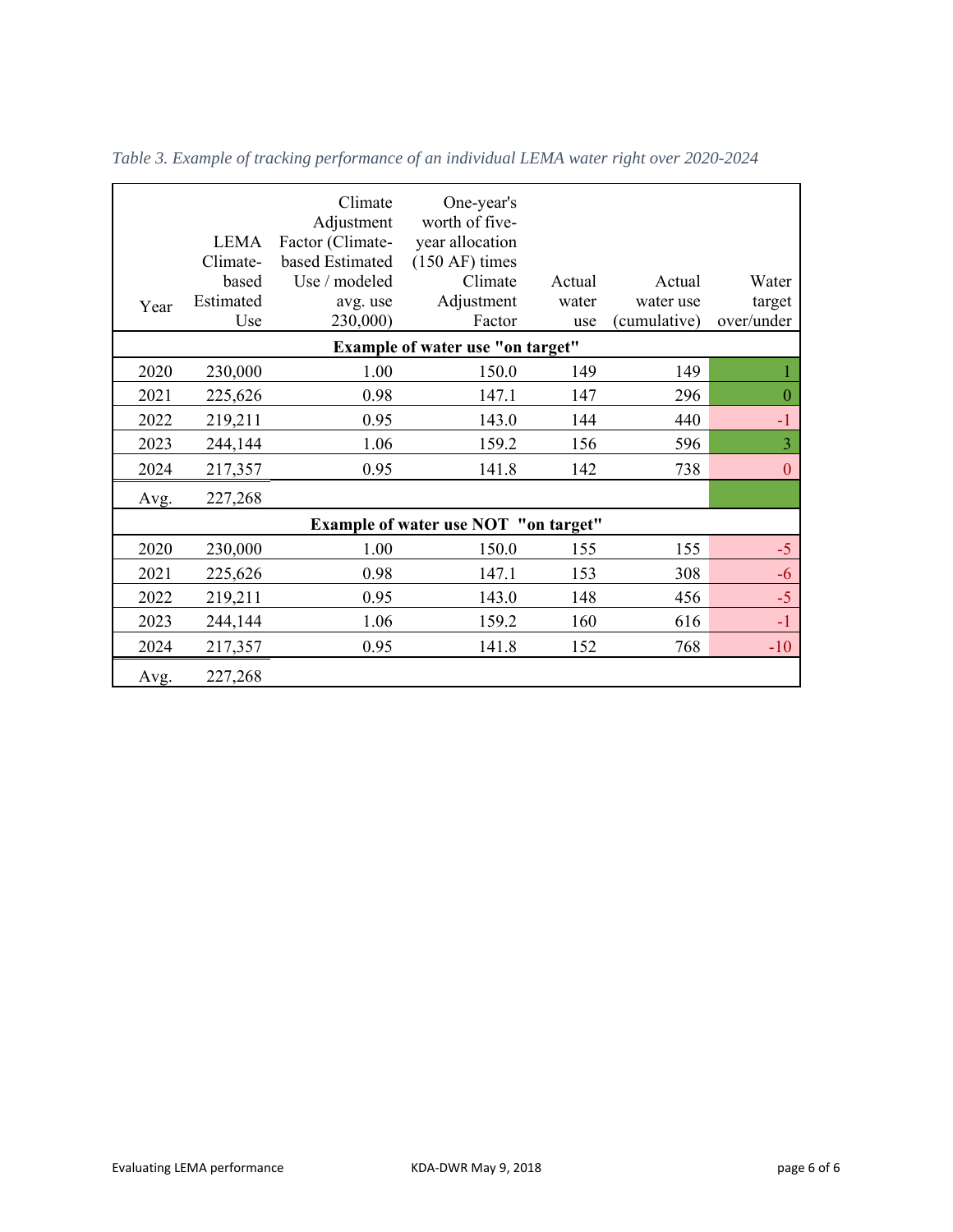### **An improved water use estimator applied to GMD5 and subareas, 2000‐2016 climate and procedures: a regression relationship of groundwater irrigation water use to precipitation and ET**

Sam Perkins, David Barfield, Chris Beightel, David Engelhaupt, Jeff Lanterman and Ginger Pugh KDA‐DWR, May 9, 2018

This Memo describes an estimator for water use in GMD5 Zone A and related subareas, and comparison of climatic conditions for the regression period 2000‐2016 against years 1981‐2017. It represents an improvement over regression models described in a memo dated January 9, 2018.

An improved regression model to estimate groundwater irrigation pumping in terms of reference evapotranspiration (ET) and precipitation (P) has been developed for Zone A in GMD5, along with variations for all of GMD5, the proposed LEMA and Zone D. Climatic conditions for the regression period 2000‐2016 are compared with the period 1981‐2017.

- Regression model update: an improved estimator was found for water use in GMD5 Zone A with coefficient of determination  $(R^2)$  = 0.98 and standard error (s.e.) = 3.9 KAF. Predictor variables are ET (May, Jun‐Jul, Aug‐Sep) and P (Apr‐May, Jun‐Jul, Aug). Geoff Bohling, Kansas Geological Survey, reviewed the improved model and used advanced statistical tools to assess its predictive accuracy. Geoff found that the model holds up well; his review is in Appendix A.
- Versions of the improved estimator were developed for the entire GMD5, the proposed LEMA and for Rattlesnake‐Zenith depletion response zones A (10 percent) and D (40 percent). Tables 1‐3 summarize regression statistics, model coefficients and coefficient significance (p‐values) for all four zones.
- Climatic conditions: mean precipitation and reference ET for regression years 2000‐2016 are compared against the period 1981‐2017 in terms of non‐exceedance percentiles. These are 48 percent for precipitation and 58 percent for reference ET, although both ET and P show upward trends. These statistics suggest that the regression period 2000‐2016 is sufficiently representative of the period 1981‐2017. Tables 4 and 5 summarize precipitation and reference ET for various time periods over years 1981‐2017 and for individual years 2013‐2017.
- Procedures update: A second version of the scripts for mapping PRISM precipitation and temperature data and reference ET onto model grid domains was produced that map these data onto PLSS sections in Kansas. Documentation, processors, procedure input files and results are provided in backup folder PRISM\_to\_KS.

#### **Background**

As noted in the Jan 9 memo provided to GMD5, the area designated as Zone A includes all PLSS sections where GMD5 groundwater model simulations show a 10 percent or greater depletion response in Rattlesnake C streamflow at the Zenith gage to groundwater pumping. The Jan 9 memo described five regression relationships to estimate groundwater irrigation pumping as functions of reference ET, precipitation or both. The regression models are based on WRIS pumping data and PRISM climatic data for years 2000-2016, and were developed to estimate future pumping reductions agreed to as part of a proposed Local Enhanced Management Area (LEMA), while accounting for annual variation in pumping demand with ET and P. The LEMA includes Zone A and all of Rattlesnake C basin within GMD5.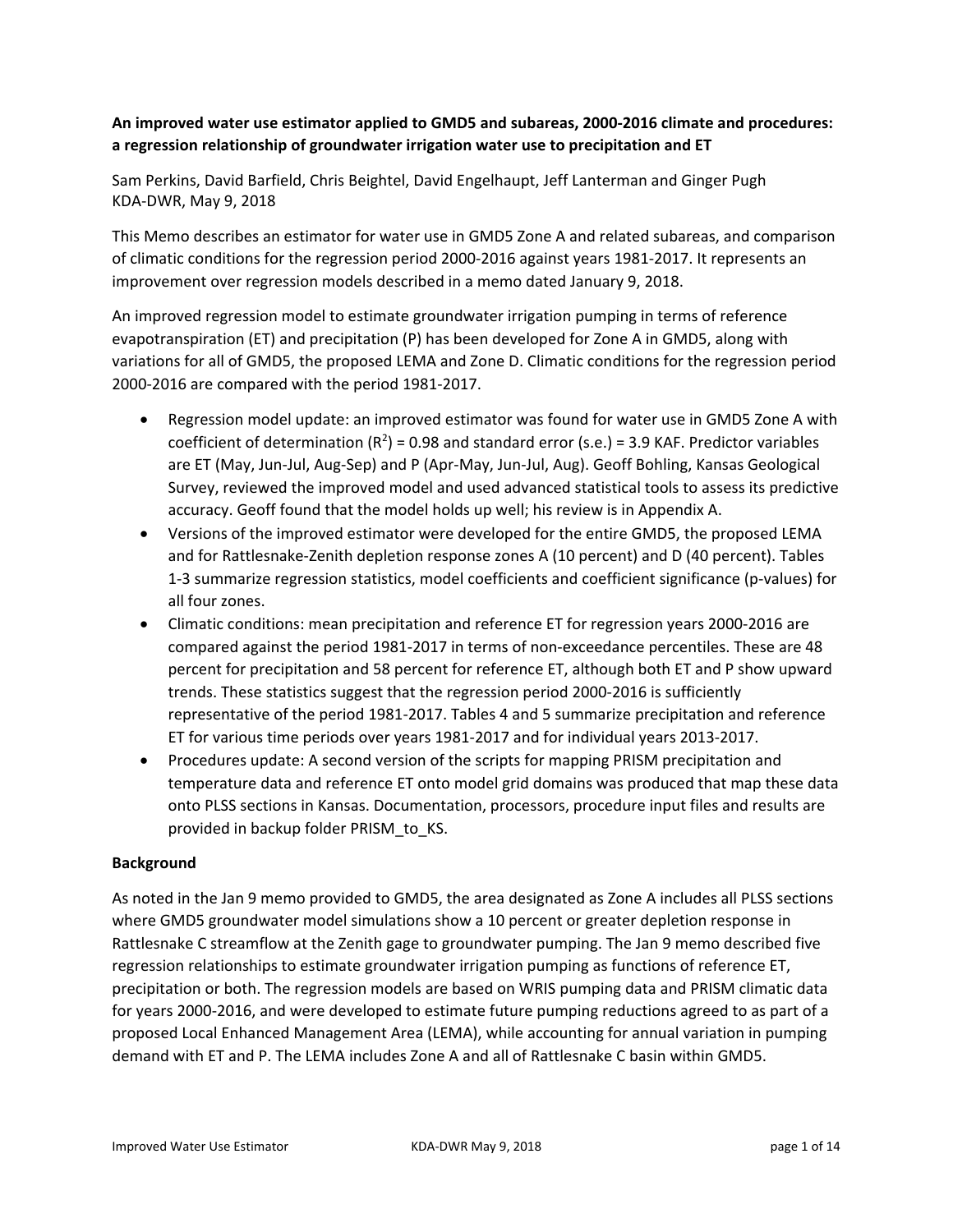#### **An improved regression model**

The regression models reported in the Jan 9 memo for Zone A ranged from f1(P), a function of a single variable, annual precipitation, to f5(ET,P), a function of five variables, including two for ET (Jun‐Jul and Aug‐Sep) and three for P (Mar‐May, Jun‐Jul and Aug‐Sep). The improved regression model, f7(ET,P) is a function of six predictor variables, including three for reference ET (May, Jun‐Jul, Aug‐Sep) and three for P (Apr‐May, Jun‐Jul, Aug). Variations on this model have been developed for four zones, including all of GMD5, the proposed LEMA, and depletion response zones A and D. Statistics for all four of these are listed in Tables 1‐3.

The regression estimate of annual use is evaluated for a given year by  $f7(ET_i, P_i) = \sum_{i=1}^3 a_i ET_i +$  $\sum_{i=1}^3 b_i\,P_i$  , a summation over six products of coefficents (listed in Table 2, below) and their associated predictive variables ET<sub>i</sub> (May, Jun-Jul, Aug-Sep) and P<sub>i</sub> (Apr-May, Jun-Jul, Aug). This is calculated in sheet ZoneA of the backup file 1981-2017 ppt eth ZoneA.xlsm with Excel's SUMPRODUCT function in range N2:N28 as the product of coefficients in range G37:L37 with the ET and precipitation data in range G2:L28. The backup files are described in greater detail below.

For Zone A, the f7 model standard error is 0.28 inches, or 3.9 KAF, which is 2.0 pct of mean pumping. Compared with the f5 model standard error of 6.5 KAF, the f7 model reduces the estimate uncertainty by 40 percent. The standard deviation taken over a five‐year running average of annual error for the f7 model is 1 KAF, or 0.50 pct of mean pumping. Fig. 1 plots estimated vs. reported use (inches) for 2000‐ 2016, and shows a linear trend with  $R^2$ =0.98. Fig. 2 compares time series for estimated and reported use for 1991‐2016. Fig. 3 plots error of the estimate for regression years 2000‐2016, showing both annual error and the five‐year running average error. The average error over any five‐year period for 2000‐2016 ranges from ‐1,580 to +1,249 ac‐ft/yr, or from ‐0.8 to +0.7 percent of mean pumping for years 2000‐ 2016.

#### **Regression model review**

Geoff Bohling, Associate Scientist and geostatistics expert at Kansas Geological Survey, Geohydrology Section, conducted an independent review of the improved regression model. The regression model dataset was provided to Geoff as **1991‐2016\_pumping\_vs\_ppt\_eth\_GMD5\_ZoneA\_2018\_0227\_sp.xlsx,** which is included with the backup for this memo.

 Geoff applied advanced statistical methods, including jackknife regression to test the model's robustness, calculation of the condition number of the covariance matrix as a check on collinearity effects, and an automated method to select predictor variables to optimize the regression model. Geoff's review is included as Appendix A, and provides strong support for the model. From his analysis, Geoff found the following:

- The jackknife regression model was very similar to the original regression model f7(ET,P); the two are compared in Fig. A1.
- Collinearity should not be a problem based on the condition number of the covariance matrix.
- The automated variable selection method did not find a better model than the f7(ET,P) model.

#### **Water use estimators for GMD5, LEMA and Zones A and D**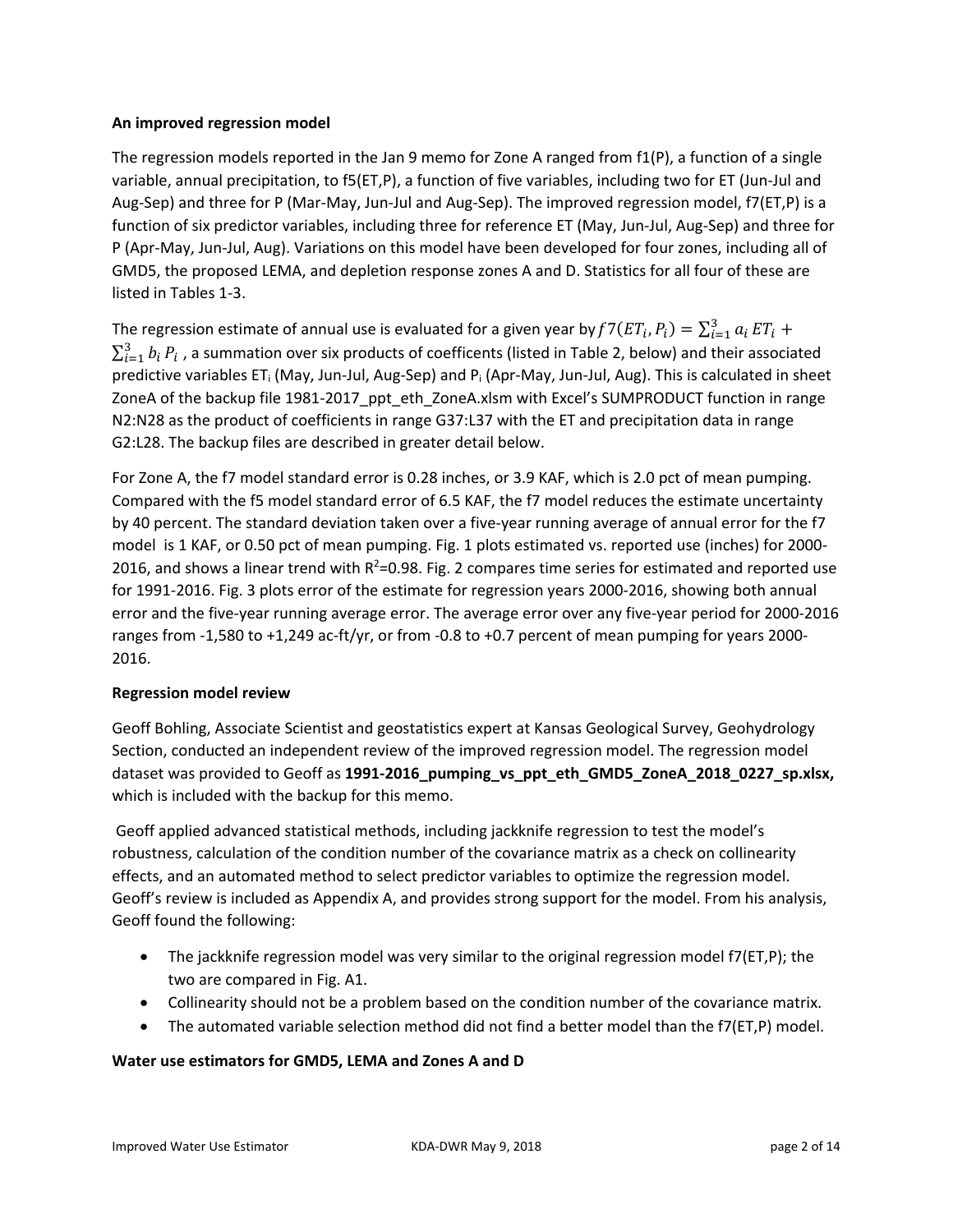Versions of the f7(ET,P) water use estimator were also developed for all of GMD5, the proposed LEMA and Zone D (40 percent depletion response zone). Tables 1‐3 summarize the estimators for these and for Zone A.

Table 1, summary statistics, shows that the r-squared values for GMD5, LEMA and Zone D are nearly the same as for Zone A; and that the standard error as a fraction of mean reported use is 2 percent for GMD5, the LEMA and Zone A, and is 3 percent for Zone D.

Table 2 lists estimator coefficients for the four regression models. These are evaluated as described above for the Zone A model in corresponding Excel files listed below under description of backup files.

Table 3 lists the p-values corresponding to the regression coefficients. Amost all of the model coefficients have p-values that are much less than 0.05, a conventional threshold for evaluating significance. The only exceptions are the August precipitation coefficients for the GMD5 and Zone D models.

Figs. 4‐6 plot annual reported and estimated use (inches) for GMD5, the LEMA and for Zone D, respectively. They show that estimated use tracks reported use about as closely as the estimator for Zone A, as the high r‐squared values suggest.

Figs. 7 and 8 plot reported and estimated use, respectively, for the four zones (inches). The comparisons show little difference in water use between the LEMA and Zone A, whereas GMD5 and Zone D show more significant variance from the LEMA and Zone A..

### **Climatic conditions**

Climatic data for regression model years 2000‐2016 were compared against the longer period 1981‐ 2017, which includes the current 30‐year normal period 1981‐2010, to assess how well the climatic data used in the regression models represents the longer period 1981‐2017. Revised scripts (summarized below) were used to map PRISM precipitation and temperature data and reference ET to PLSS sections in Kansas for years 1981‐2017, and to calculate spatial averages over Zone A for precipitation and ET.

Tables 4 and 5 summarize precipitation and reference ET, respectively, for Zone A over various periods from 1981‐2017, and for individual years 2013‐2017. Mean annual and May‐September precipitation for 2000‐2016 both have a non‐exceedance value of approximately 0.48. Mean annual and May‐September reference ET for 2000‐2016 both have non‐exceedance values of approximately 0.58. These indicate that precipitation for the regression period is just below the median, at 48 pct, and reference ET for the regression period is higher, at 58 pct, compared to the extended normal period. The linear trends indicate that both precipitation and reference ET may be increasing over time. However, PRISM documentation cautions against using the spatial datasets on which our analysis is based for multi‐ decadal trends; see http://www.prism.oregonstate.edu/documents/PRISM\_datasets.pdf , p. 6, "Time Series Datasets."

#### **Procedures update**

An Appendix to the memo dated January 9, 2018 documents scripts used to map PRISM monthly spatial data including precipitation and monthly average daily temperature minimum and maximum onto model grid cells (PRISM\_to\_grid\_mo.f); to calculate Hargreaves‐Samani reference ET at each grid cell (ETref\_HS.f90); and to calculate and write files of spatially averaged precipitation and reference ET for a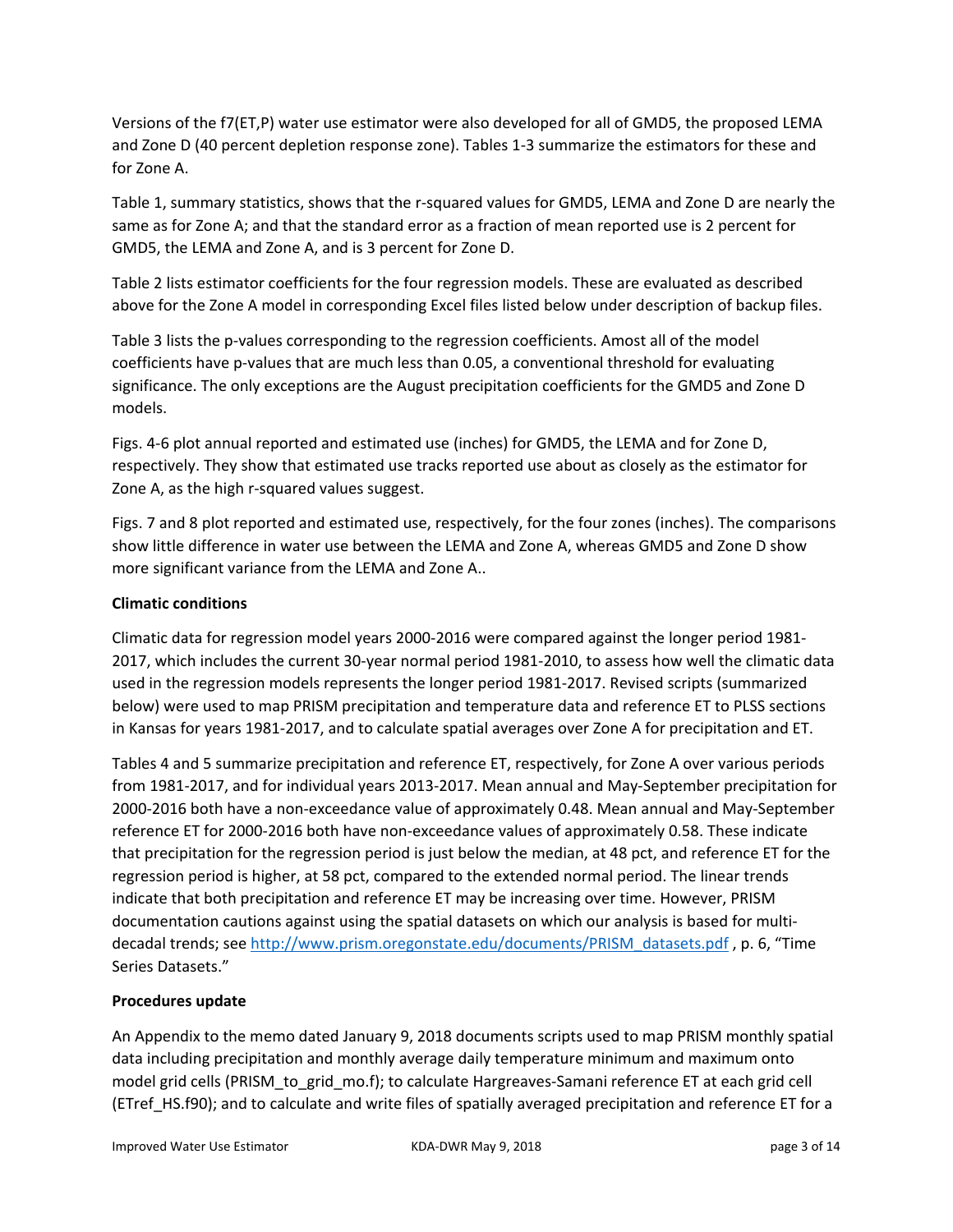specified zone such as Zone A (PRISM to grid mo nper.f and ETref HS Zone.f90). These scripts are written in Fortran and are compiled and linked using GFortran (https://gcc.gnu.org/wiki/GFortran).

Since submitting the Jan 9 memo, a second version of these scripts was developed that does not reference a model grid, but instead references a list of locations and their associated geographical coordinates. The scripts include PRISM\_to\_state\_mo.f, PRISM\_to\_state\_mo\_nper\_zone.f90 and ETref HS state Zone.f90. The grid-independent version was developed to map PRISM climatic data and reference ET onto all PLSS sections in Kansas, and has been used for this work. The effect of mapping the PRISM data onto PLSS sections instead of model grid cells was found to have a negligibly small effect on the spatial averages taken over the zones of interest.

Reference ET is calculated as described in the Jan 9 memo: "The temperature data (average minimum and maximum daily temperature for each month, tmin and tmax) are used to calculate Hargreaves and Samani (1985, H‐S) reference ET as outlined by Snyder and Eching (2005) for monthly time steps. The H‐ S method performs well among reduced‐dataset methods of calculating ET in comparative studies by Xu and Singh (2002) and by Shahidian et al. (2012)."

The grid-independent scripts operate similarly to the grid-based scripts, and the documentation in the Appendix to the Jan 9 memo roughly applies, but without requiring grid specifications. The grid‐ independent version of the scripts should be applicable to any area of interest within the continental United States, which corresponds to the spatial extent of the PRISM data. An update of documentation for the grid-independent version of scripts is provided separately with backup data as file Documentation of procedures to map PRISM climatological data and Hargreaves ET onto PLSS sections.docx; see backup folder PRISM to KS.

#### **References**

Hargreaves, G.H. and Z.A. Samani, 1985. Reference crop evapotranspiration from temperature. Transaction of ASAE 1(2):96‐99.

Snyder, R.L. and S. Eching, 2002. Penman‐Monteith daily (24‐hour) and Hargreaves‐Samani Equations for Estimating Reference Evapotranspiration from Monthly Data. UC‐Davis. Monthly reference ET: http://biomet.ucdavis.edu/Evapotranspiration/PMmonXLS/PMmon.htm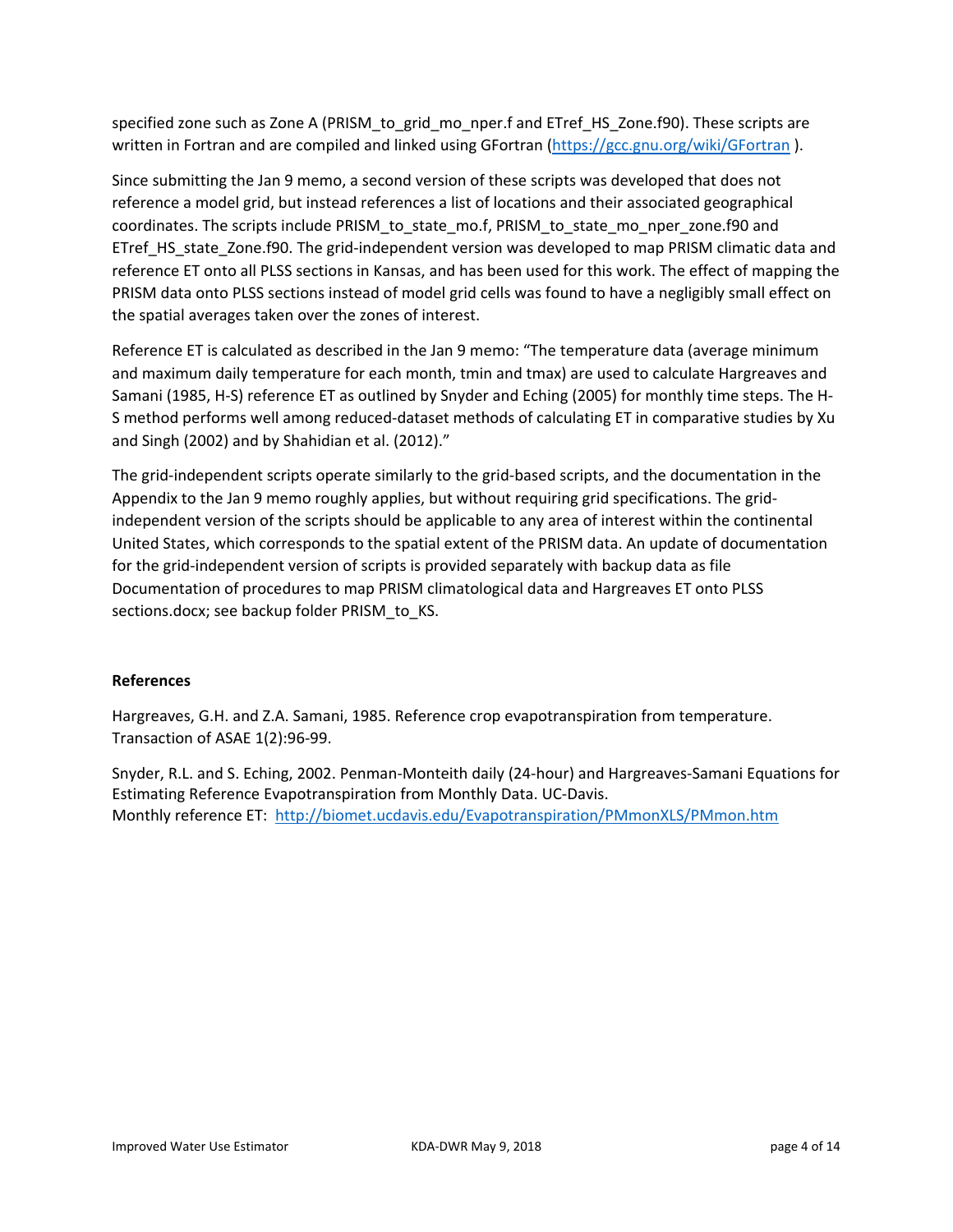Appendix A. Jackknife regression [email from Geoff Bohling, Kansas Geological Survey]

**Sent:** Tuesday, February 27, 2018 3:31 PM **To:** Perkins, Sam [KDA] <Sam.Perkins@ks.gov> **Subject:** jackknife regression

Sam ‐

Well, the jackknife regression basically says that your model seems to be about as good as you think it is. I've attached a plot showing the actual pumping/area versus time, along with the values predicted using regular regression (what you've already done) and those predicted using a jackknife approach. In the jackknife approach, the predicted value for each year is from a regression model fit to the data from all the other years, with the "prediction" year withheld from the data set. As I said, this gives a more robust assessment of the predictive accuracy of the model and would also help to identify influential outliers (indicated by large differences between the regular and jackknife predictions).

As you can see from the plot, the jackknife predictions are very similar to the regular predictions. The regular regression model has (as you know), a sum squared residual of 0.64, a residual standard error (rms residual) of 0.25, and an R‐squared 99%. The comparable quantities computed from the jackknife residuals are 1.88, 0.43, and 97%. I'm actually not completely sure how many degrees of freedom to use in computing that rms residual, so that could be a little off . . . but the jackknife results seem to indicate that the model is pretty good, regardless.

These jackknife results use all six of your predictor variables (the three ET values and the three PPT values). I also did a bit of work with a model selection procedure that aims to identify models of optimal complexity ‐‐ meaning models that give the best balance between model size (number of predictor variables) and data fit. The idea is that smaller (less complex) models usually generalize better, so it's preferable to use a smaller model rather than a larger model unless the larger model gives a significantly better fit to the training data ‐‐ and there are various statistics to measure that trade‐off. Anyway, that analysis basically just said, yup, the model using all six predictor variables is the best (of all the possible models you could construct using different subsets of those six variables).

So, the long and short of it is, keep on keepin' on . . .

Geoff

‐‐ Geoffrey C. Bohling Associate Scientist, Geohydrology Kansas Geological Survey The University of Kansas (785) 864‐2093 geoff@kgs.ku.edu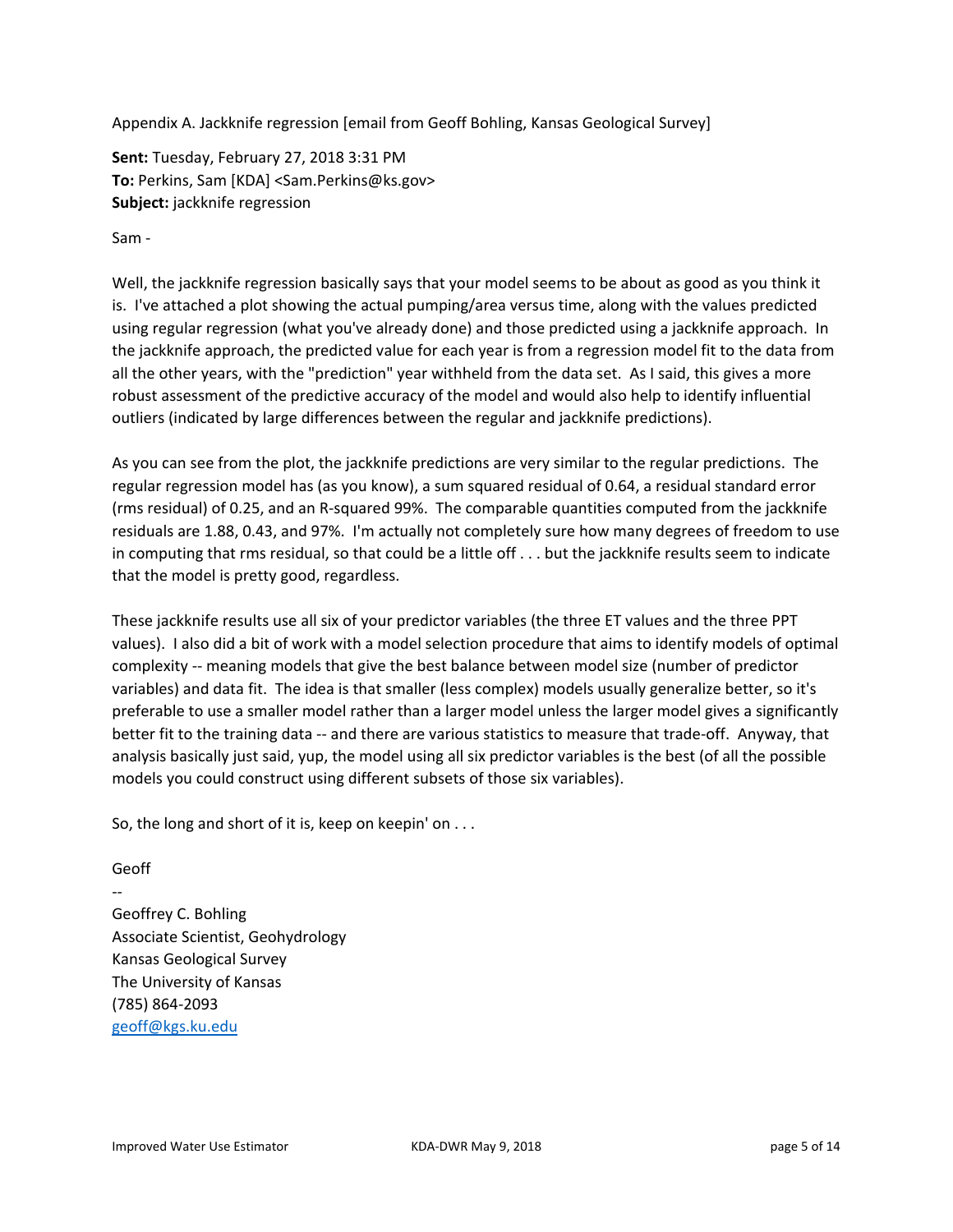

Fig. A1. Comparison of reported use, regular regression and jackknife regression for 2000‐2016.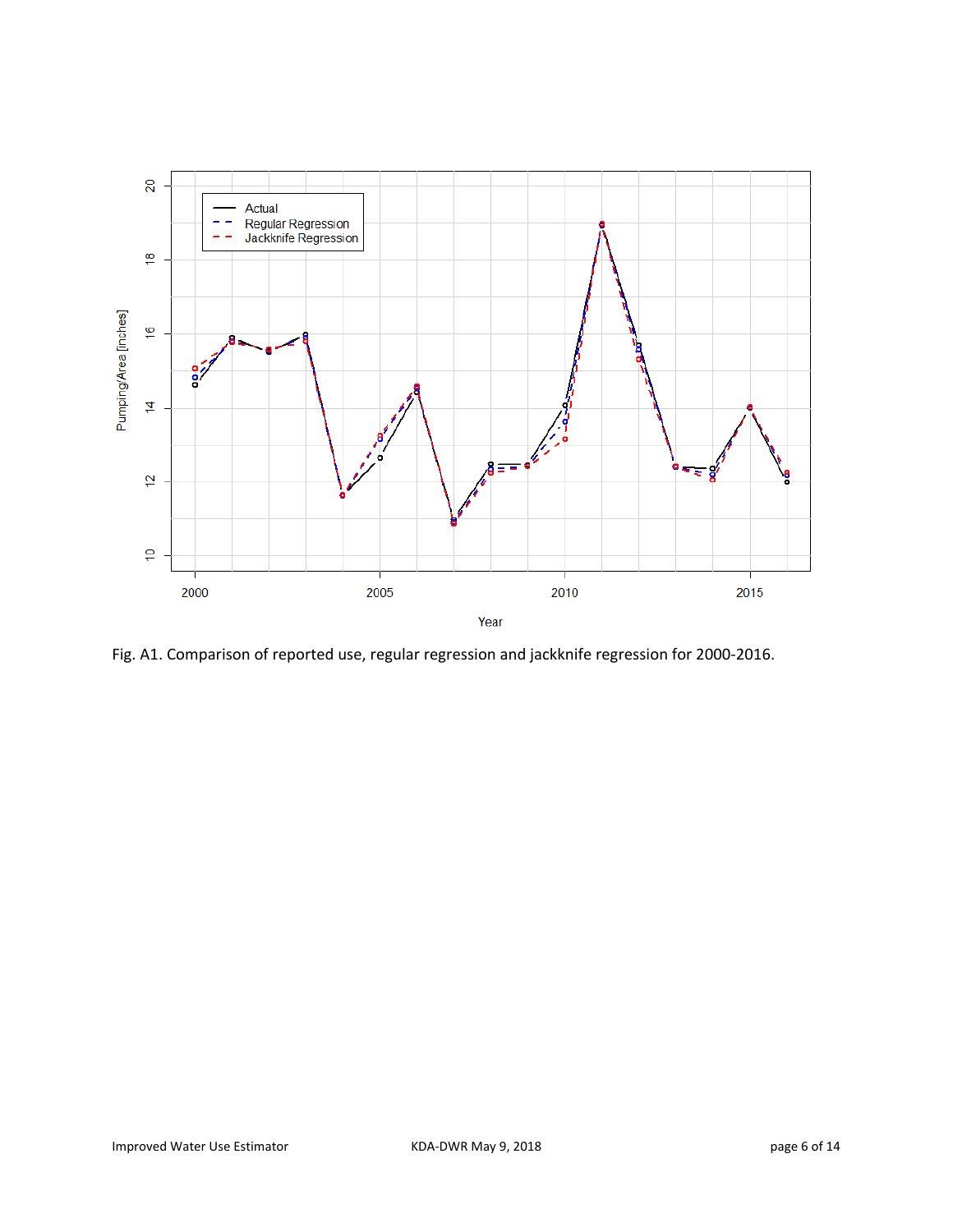#### **Backup: Microsoft Excel files**

#### **Regression model update**

Regression models for GMD5, the LEMA and zones A and D and their associated data are in the four following files:

| 1981-2017 ppt eth ZoneA.xlsm | [sheet ZoneA: Figs. 1-3]                            |
|------------------------------|-----------------------------------------------------|
| 1981-2017 ppt eth GMD5.xlsm  | [sheet GMD5: Fig. 4; sheet Summary: T. 1-3;         |
|                              | Sheet rep use In: Fig. 7; sheet est use in: Fig. 8] |
| 1981-2017 ppt eth LEMA.xlsm  | [sheet LEMA: Fig. 5]                                |
| 1981-2017_ppt_eth_ZoneD.xlsm | [sheet ZoneD: Fig. 6]                               |

Tables 1‐3 in this memo, which summarize regression models for the four zones, are from sheet Summary in the above file for GMD5.

Tables 4 and 5, which summarize precipitation and ET, respectively for various time periods and individual years 2013‐2017, are from file **ZoneA\_reported\_est\_use\_ET\_P.xlsx**.

Each of the above four files named for a zone, such as 1981-2017\_ppt\_eth\_ZoneA.xlsm, also contains a sheet named for the zone (GMD5, LEMA, ZoneA or ZoneD). This sheet contains the data for the zone's regression model for estimated use in the following ranges:

A1:E27: reported irrigation use, area and ratio (inches) for 1991‐2016. This water use summary for each zone comes from file **gmd5\_wuse\_1991‐2016\_de\_20180125\_zone\_summary.xlsx** (see below).

G1:L28: predictive variables, including reference ET for May, Jun‐Jul and Aug‐Sep (cols G:I) and precipitation for Apr‐May, Jun‐Jul and Aug (cols. J:L). These are based on monthly data in sheets 1981‐ 2017\_ETH and 1981‐2017\_PPT for the zone.

F35:L38: regression model coefficients and p-values.

N2:N28: estimated use (inches) calculated as SUMPRODUCT of coefficients (G37:L37) with ET and precipitation in range G2:L28 for each year 1991‐2017. [regression is based on years 2000‐2016] O2:O27: estimate error, inches [col. N – col. E]

P6:P27: 5‐year average error, in/yr (taken over current year and previous four years)

R2:R27: estimated use (acre-feet) as product of reported irrigated area (col. D) and regression estimate (inches, col. N) / 12.

S2:S27: estimate error, acre‐feet [col. R – col. C]

T6:T27: 5‐year average error,af/yr (taken over current year and previous four years)

N39: plot of estimated vs. reported irrigation pumping per unit area (inches) for 2000‐2016.

U39: time series plot of estimated and reported irrigation pumping per unit area for 1991‐2017.

Monthly precipitation, P and reference ET were summarized for each of the zones (i.e. spatially averaged over P or T associated with PLSS sections within the corresponding zones) using the processors PRISM\_to\_state\_mo\_nper\_zone.f90 and ETref\_HS\_state\_Zone.f90. Summary text files were imported into the respective four Excel files listed below ("Regression model update"). The predictor variables are based on these monthly data.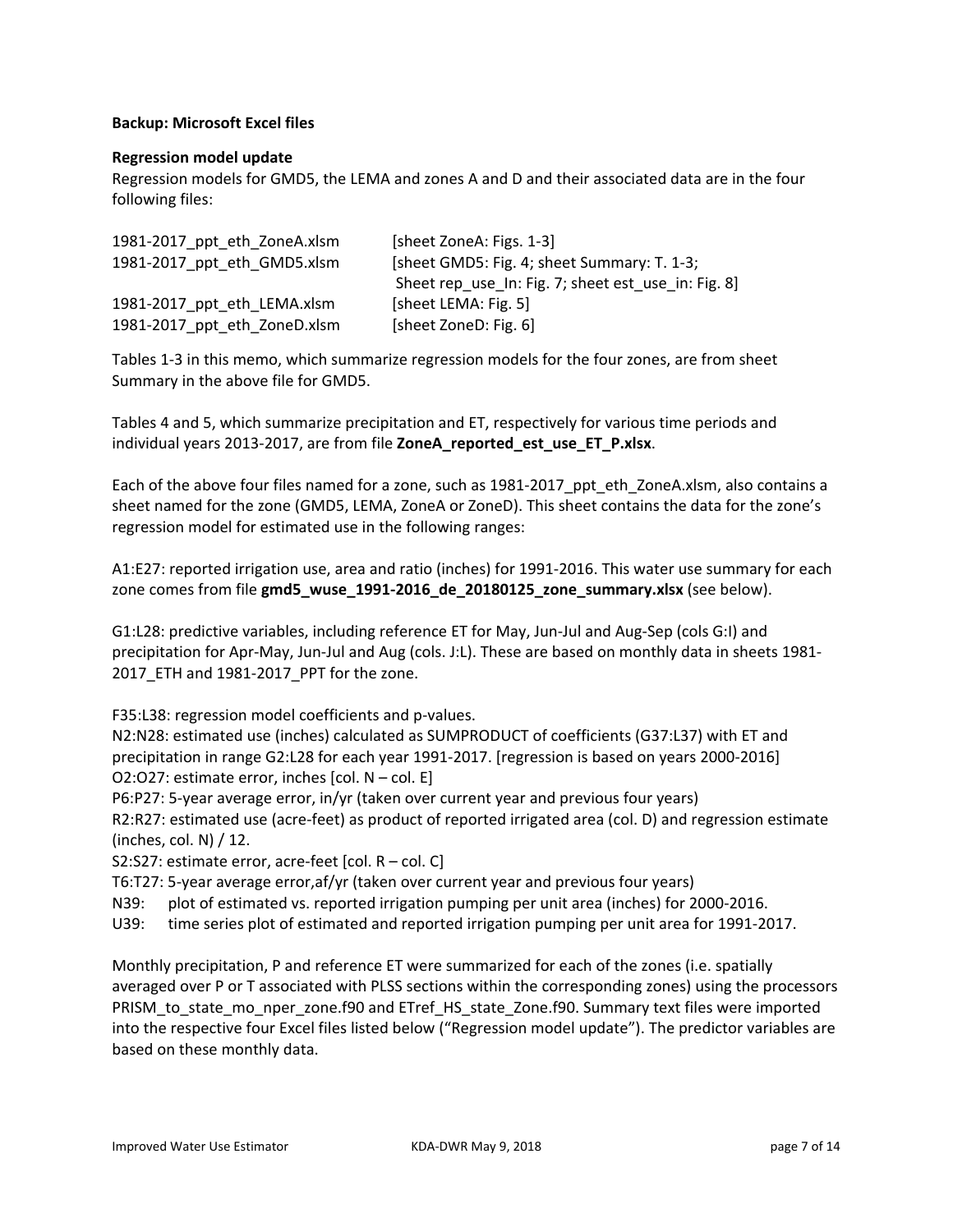Reported water use summaries for GMD5, the LEMA and zones A and D are in file **gmd5\_wuse\_1991‐ 2016\_de\_20180125\_zone\_summary.xlsx**. These summaries are based on David Engelhaupt's Jan 25 query of GMD5 water use. 1991‐2016 summaries by zone are in cols. A:E (GMD5), H:K (LEMA), P:S (Zone A) and V:Y (Zone D).

File **1991‐2016\_pumping\_vs\_ppt\_eth\_GMD5\_ZoneA\_2018\_0227\_sp.xlsx** with regression model dataset was provided to Geoff Bohling. KGS for his analysis of the regression model, in Appendix A. Sheet Intro identifies locations of the pumping, ET and precipitation datasets in the file.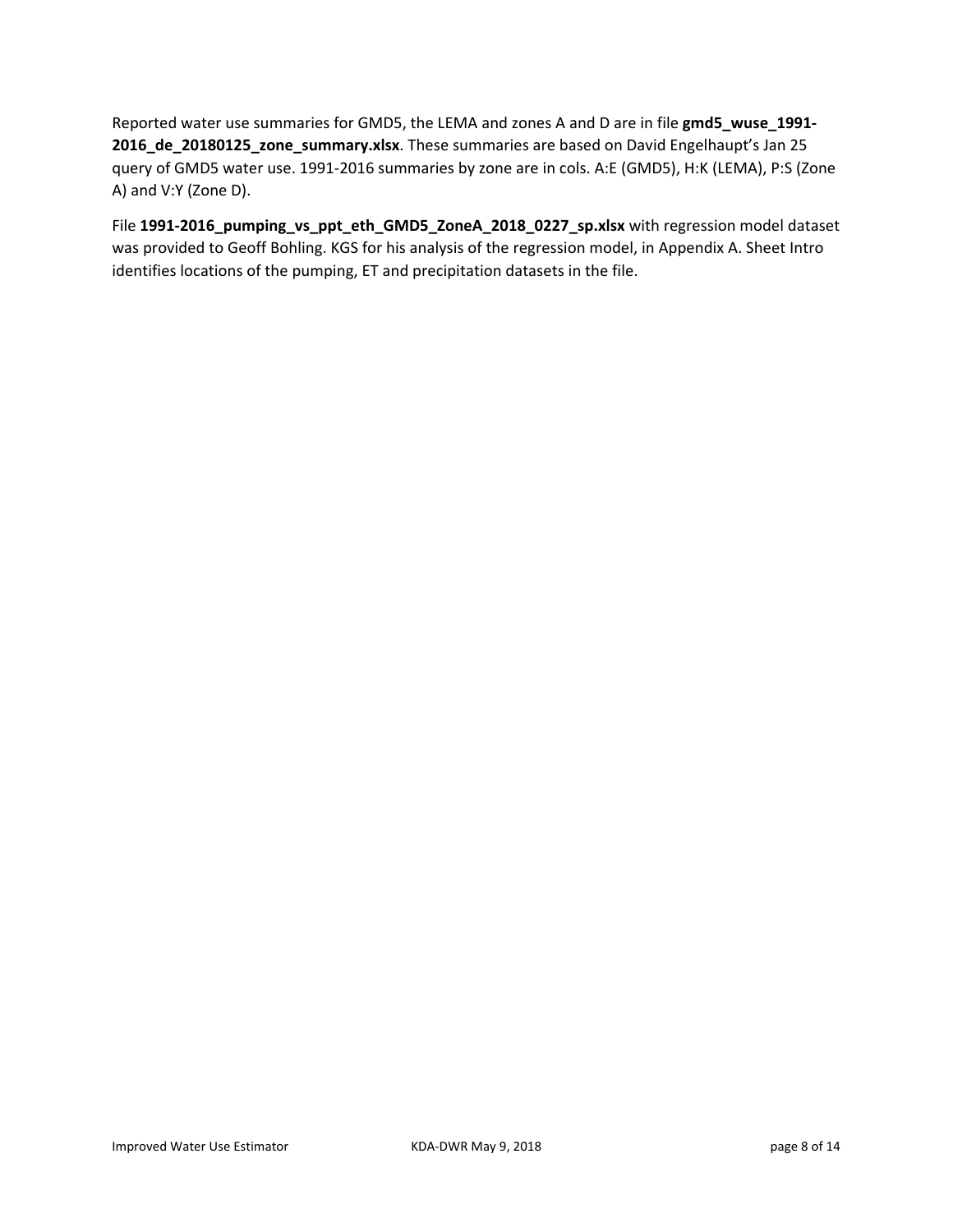Tables 1‐3: Summary statistics, regression coefficients and associated significance (p‐values) for water use estimators f7(ET,P) for GMD5, LEMA, Zone A and Zone D.

|        |       |           |         | mean use | s.e./ mean | s.e. 5yr av |
|--------|-------|-----------|---------|----------|------------|-------------|
| Zone   | $R^2$ | s.e. (in) | s.e. af | af       | use        | $'04 - 16$  |
| GMD5   | 0.974 | 0.32      | 12,360  | 497,420  | 0.024849   | 2,886       |
| LEMA   | 0.977 | 0.29      | 5063    | 242,151  | 0.020908   | 1250        |
| Zone A | 0.981 | 0.29      | 3,938   | 191,827  | 0.020531   | 976         |
| Zone D | 0.966 | 0.45      | 1,030   | 30,949   | 0.033275   | 254         |

#### T. 1. Summary statistics.

#### T. 2. Regression coefficients.

|        | c1         | c2       | c3        | c4         | c <sub>5</sub> | c <sub>6</sub> |
|--------|------------|----------|-----------|------------|----------------|----------------|
|        |            | Jun-     | Aug-      | Apr-       | Jun-           |                |
| Zone   | Mav        | Jul.et   | Sep.et    | May.ppt    | Jul.ppt        | Aug.ppt        |
| GMD5   | $-1.22549$ | 1.001571 | 1.0930902 | $-0.308$   | $-0.25564$     | $-0.13146$     |
| LEMA   | $-1.26881$ | 1.24691  | 0.8570711 | $-0.27972$ | $-0.19319$     | $-0.21422$     |
| Zone A | $-1.52742$ | 1.32166  | 0.9133472 | $-0.30258$ | $-0.20033$     | $-0.23043$     |
| Zone D | $-1.6263$  | 1.36512  | 0.9010729 | $-0.29519$ | $-0.27915$     | $-0.15867$     |

#### T. 3. Regression coefficient p‐values.

|        | c1       | c2         | c3        | c4       | c5       | c <sub>6</sub> |
|--------|----------|------------|-----------|----------|----------|----------------|
|        |          | Jun-       | Aug-      | Apr-     | Jun-     |                |
| Zone   | Mav      | Jul.et     | Sep.et    | May.ppt  | Jul.ppt  | Aug.ppt        |
| GMD5   | 0.006608 | 0.000331   | 6.783E-05 | 1.12E-05 | 0.00047  | 0.072249       |
| LEMA   | 0.002199 | 1.27E-05   | 0.0001474 | 5.18E-06 | 0.001281 | 0.002918       |
| Zone A | 0.00057  | $6.44E-06$ | 6.573E-05 | 1.84E-06 | 0.001111 | 0.001518       |
| Zone D | 0.006185 | 8.54E-05   | 0.0017717 | 4.7E-05  | 0.00108  | 0.078601       |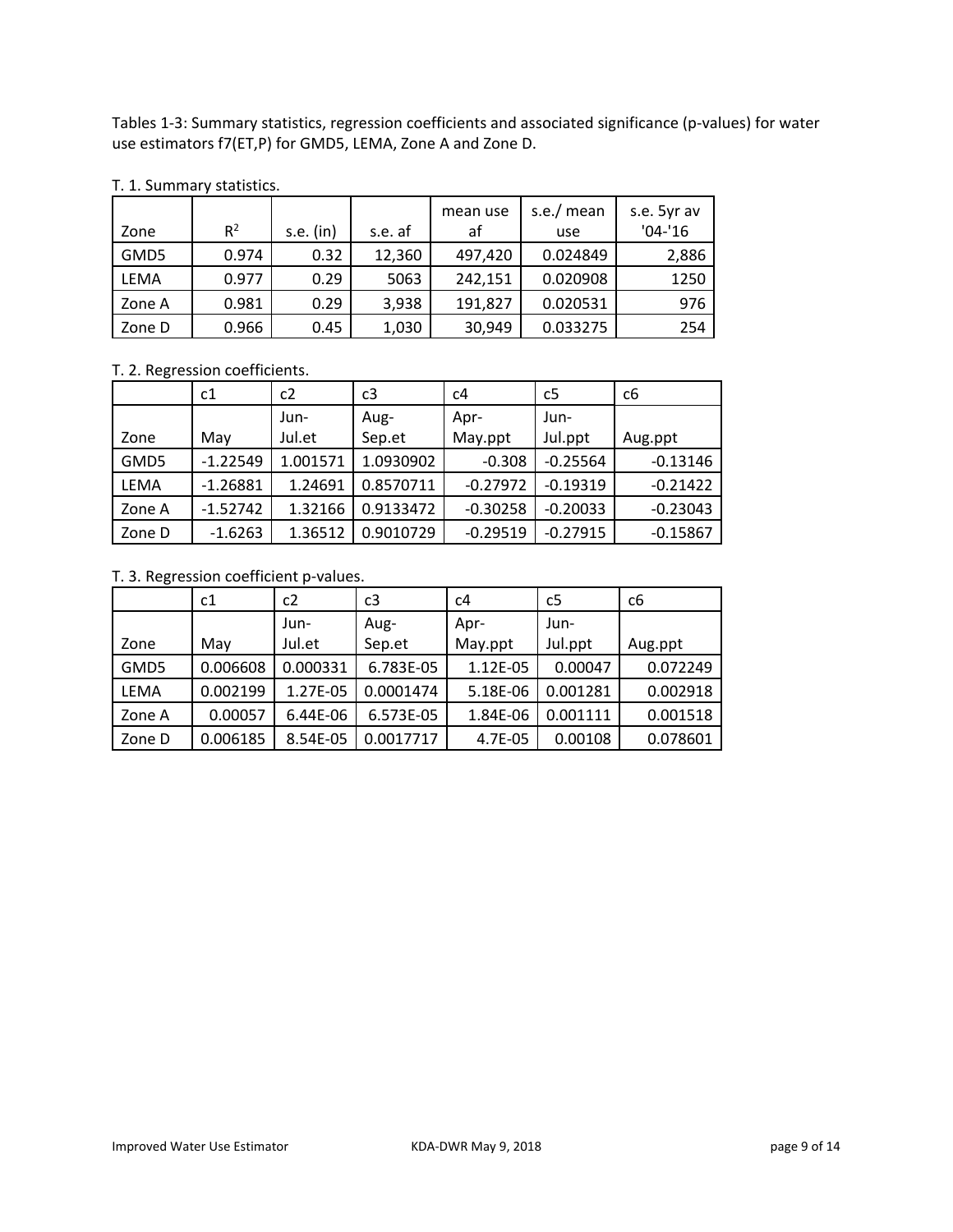|           | $\frac{1}{2}$ |                    |         |             |         |  |
|-----------|---------------|--------------------|---------|-------------|---------|--|
|           |               | mean precipitation |         | percentiles |         |  |
| statistic | period        | annual             | May-Sep | annual      | May-Sep |  |
| median    | 1981-2017     | 27.41              | 17.31   | 0.50        | 0.50    |  |
| mean      | 1981-2017     | 26.51              | 16.36   | 0.44        | 0.48    |  |
| mean      | 1991-2007     | 27.32              | 17.12   | 0.47        | 0.49    |  |
| mean      | 2003-2012     | 27.17              | 16.63   | 0.47        | 0.48    |  |
| mean      | 2000-2016     | 27.23              | 16.66   | 0.47        | 0.48    |  |
| mean      | 2013-2016     | 28.97              | 18.45   | 0.60        | 0.58    |  |
| annual    | 2013          | 30.774             | 20.367  | 0.82        | 0.79    |  |
| annual    | 2014          | 25.814             | 18.433  | 0.42        | 0.58    |  |
| annual    | 2015          | 29.292             | 15.693  | 0.63        | 0.42    |  |
| annual    | 2016          | 29.997             | 19.324  | 0.71        | 0.68    |  |
| annual    | 2017          | 27.936             | 13.384  | 0.55        | 0.26    |  |

T. 4. Precipitation summary for Zone A over various periods from 1981‐2017 and annual statistics for 2013‐2017 (preliminary for 2017).

| T. 5. Summary of reference ET (Hargreaves-Samani for short grass) for Zone A over various periods from |
|--------------------------------------------------------------------------------------------------------|
| 1981-2017 and annual statistics for 2013-2017 (preliminary for 2017).                                  |

|           |           | mean ET | percentiles |        |         |
|-----------|-----------|---------|-------------|--------|---------|
| statistic | period    | annual  | May-Sep     | annual | May-Sep |
| median    | 1981-2017 | 41.86   | 27.40       | 0.50   | 0.50    |
| mean      | 1981-2017 | 41.79   | 27.63       | 0.47   | 0.53    |
| mean      | 1991-2007 | 41.67   | 27.49       | 0.47   | 0.48    |
| mean      | 2003-2012 | 42.33   | 27.99       | 0.64   | 0.63    |
| mean      | 2000-2016 | 42.24   | 27.93       | 0.63   | 0.61    |
| mean      | 2013-2016 | 41.51   | 27.20       | 0.43   | 0.45    |
| annual    | 2013      | 40.30   | 27.40       | 0.18   | 0.50    |
| annual    | 2014      | 40.97   | 27.25       | 0.34   | 0.45    |
| annual    | 2015      | 41.86   | 27.04       | 0.50   | 0.34    |
| annual    | 2016      | 42.90   | 27.12       | 0.79   | 0.42    |
| annual    | 2017      | 42.67   | 27.63       | 0.74   | 0.53    |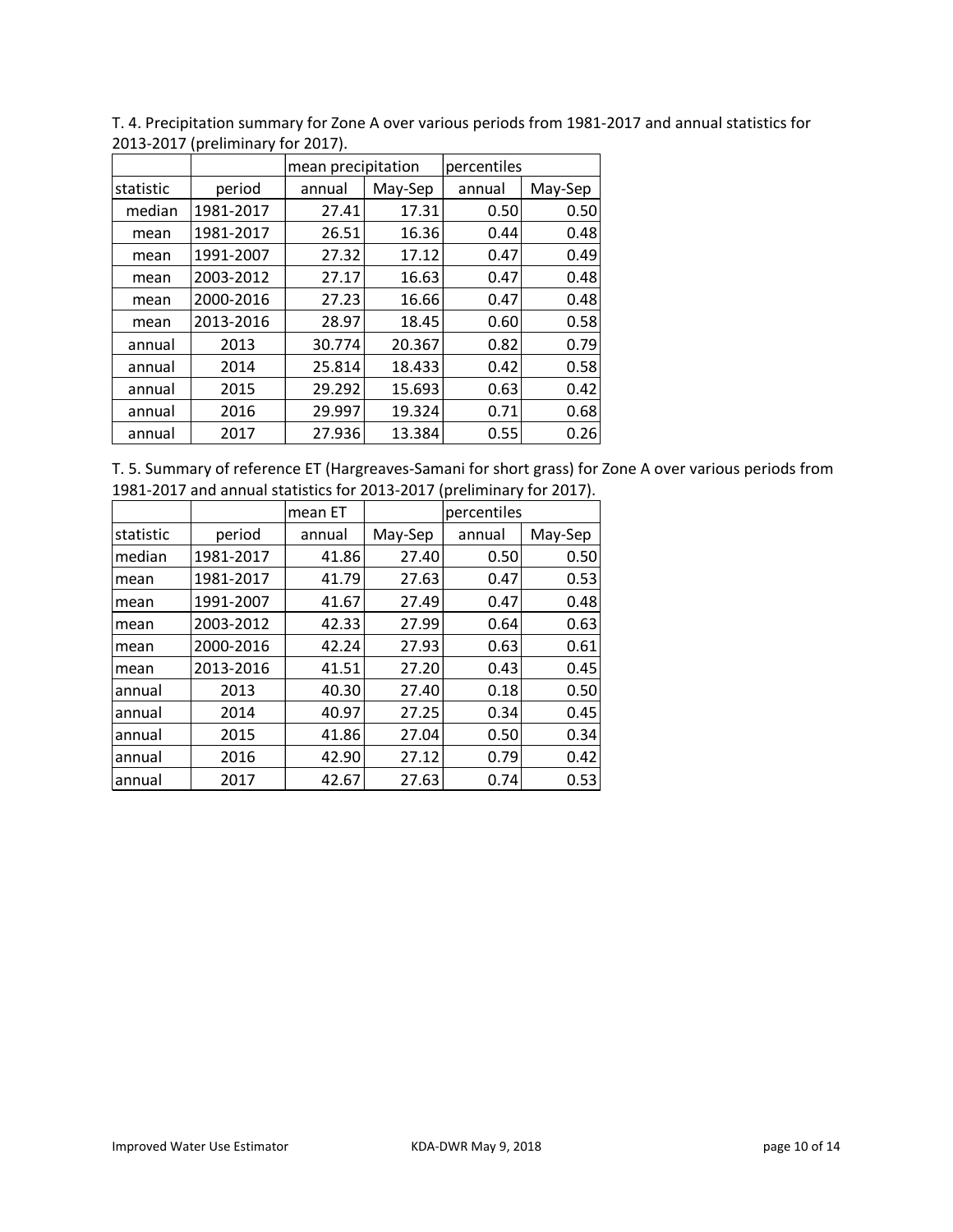

Fig. 1. Estimated vs. reported groundwater irrigation water use in Zone A for years 2000‐2016.



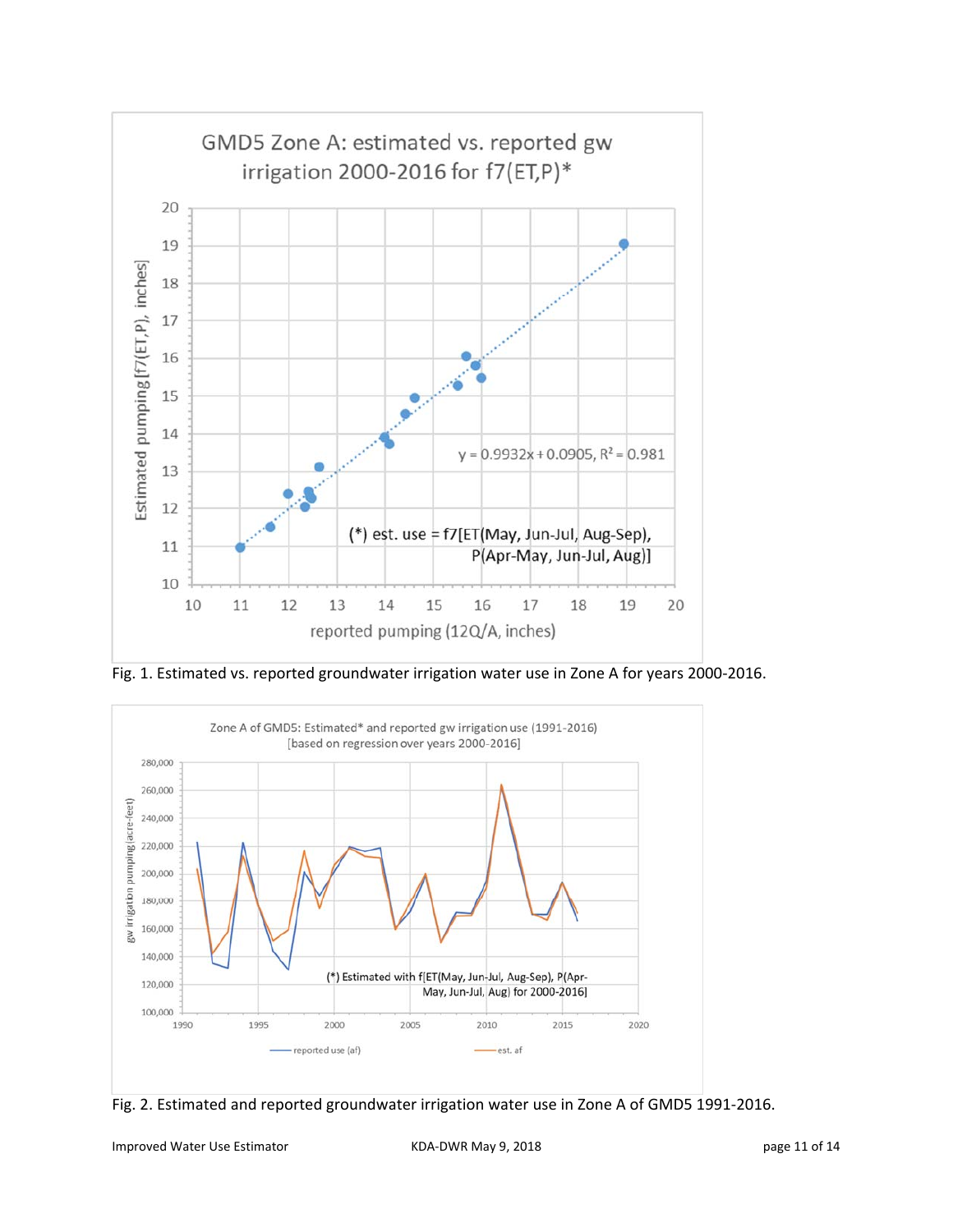

Fig. 3. Annual error and five-year running average error of water use estimator f7(ET,P) for Zone A.



Fig. 4. Estimated and reported groundwater irrigation water use in GMD5 for years 1991‐2016.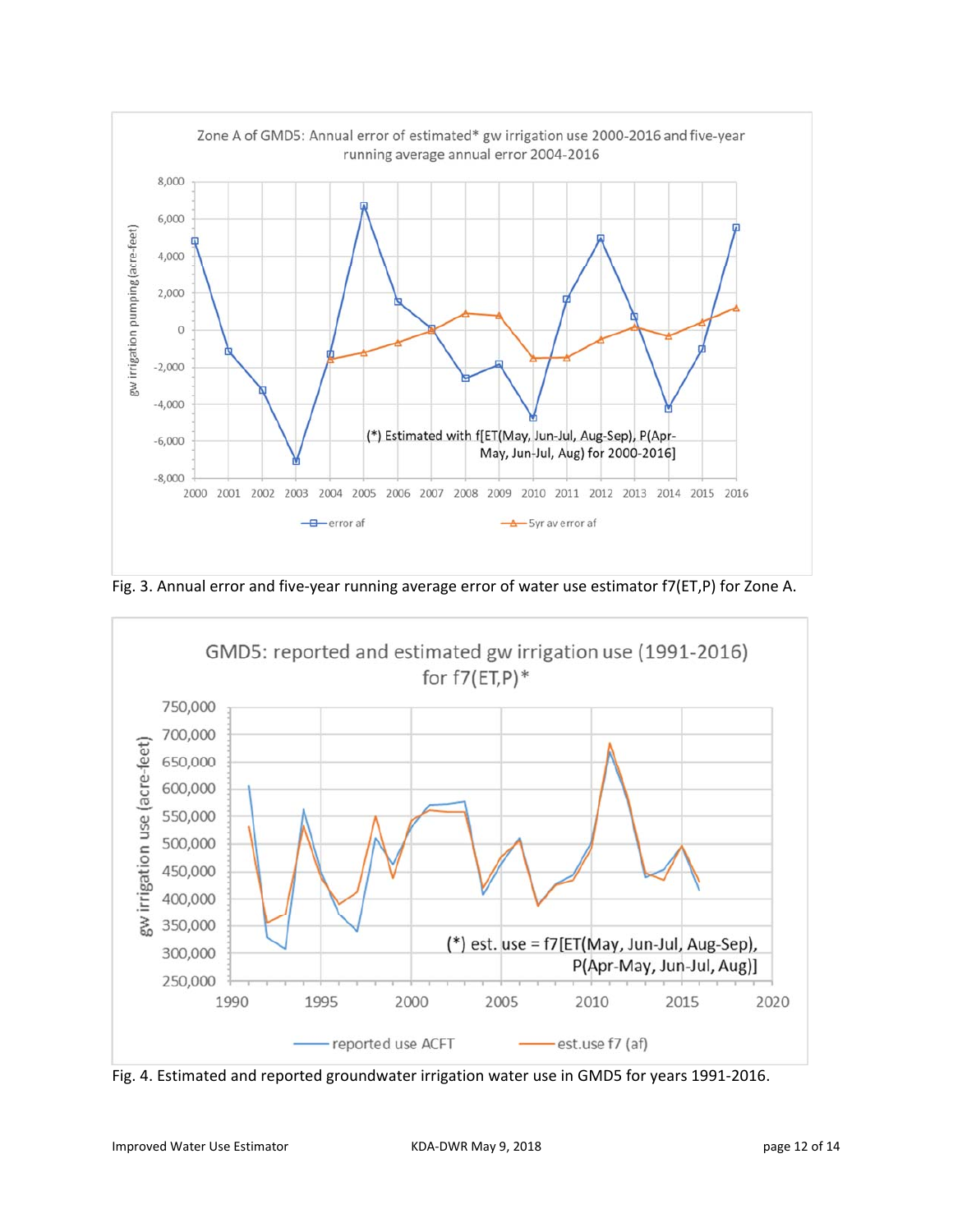

Fig. 5. Estimated and reported groundwater irrigation water use in the GMD5 LEMA 1991‐2016.



Fig. 6. Estimated and reported groundwater irrigation water use in Zone D of GMD5 1991‐2016